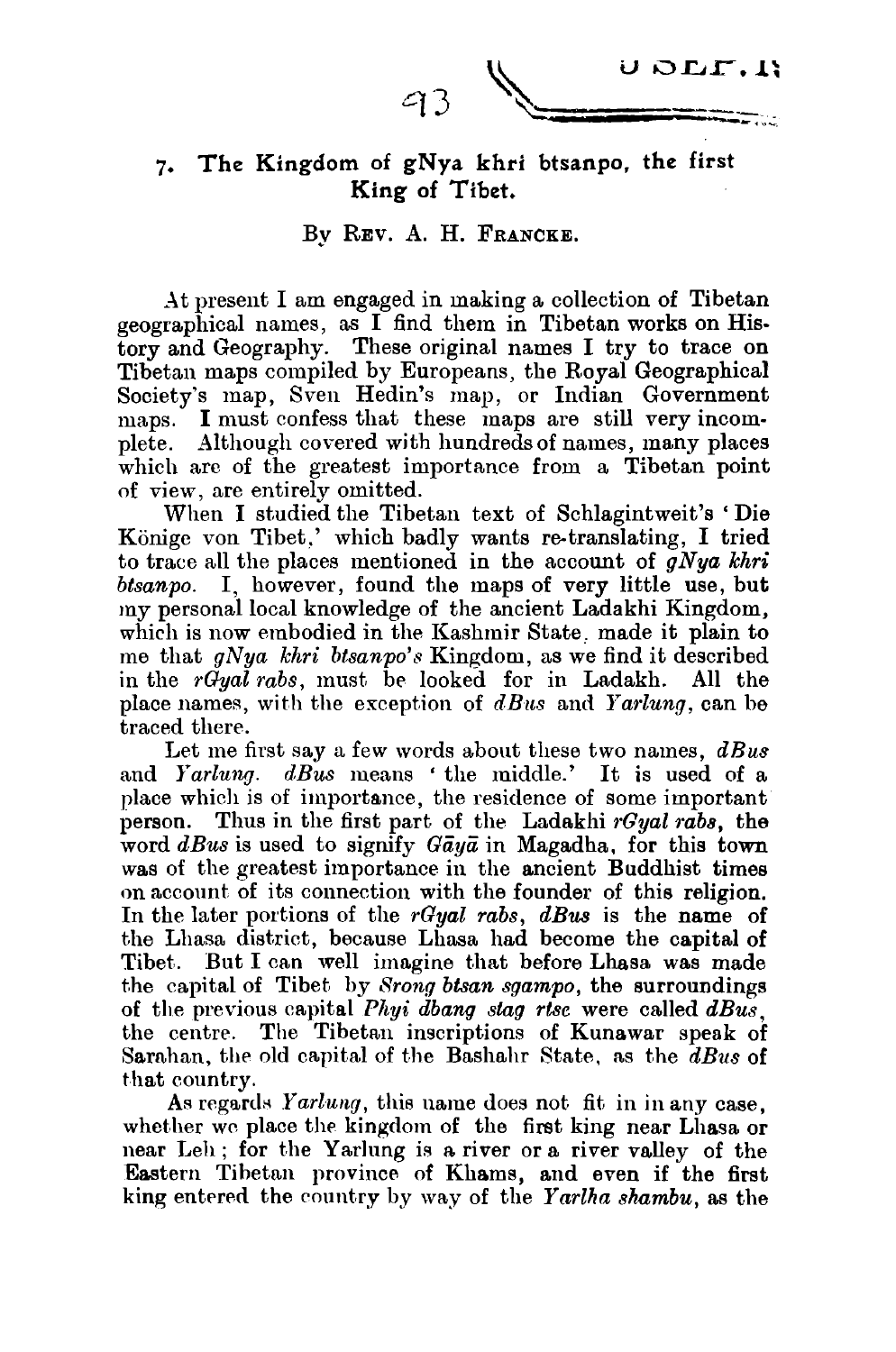Lhasa accounts have it, it is difficult to see why he should have taken up his abode in the remotest part of the country. Yarlung means ' the upper valley.' It is a name which might well have been given in contrast to  $Marvul$ , ' the lower land,' the actual name of Ladakh from the remotest times. Now the Tibetans are very fond of exchanging synonyms, thus, Maryul is also called *Marsa* (Hiuen Tsang's Moloso) and *Markhams*; king bkrashis rnam rgyal is also called bkrashis mgon (the Tashikun of the Tarikh-i-Rashidi), lama Mipham dbangpo is also called Mipham mgon, etc. And thus the word Yarlung may have become exchanged in course of time for another word of the same meaning. Now we actually find that the plain below the place which is in my opinion the ancient capital of the first king, is called Ladvags gongkhai thang, ' the upper plain of Ladakh"; this may have been exchanged for Yarthang ' the upper plain,' and a valley branching off from this plain could very well be called Yarlung. But it is evident that Yarlung as a place name may occur in various parts of Tibet, and therefore I do not attach great importance to this point.

The king's original name was  $Spu$  rgyal, which means 'king of *Spu.' Spu* is a large village on the Sutlej in Upper Kunawar with vast ruins around, and may very well have been the seat of a petty king. **In** the most ancient version of this tale, brought to light by Waddell in his inscription of king Khri srong Ide btsan, the king is called  $\cdot$  Od Ide spu rayal.' 'Od Ide,  $\cdot$  beautiful light,' is his personal name; Spu rqual means king of Spu. The spelling  $Spu$  of this village is testified to by many stone inscriptions in the vicinity, the oldest being apparently written by the orders of the royal priest Yeshes '  $od$  (c. 1025 A.D.) On the maps, the place is spelt Spooch. The name Spurgyal was also given to a mountain in the neighbourhood, which is now generally called *Purgyul*. This is a case of assimilation of the vowel of the second syllable to the first. As I have shown previously, the Tibetan law of assimilation is different, according to which the first syllable is modified to assimilate with the vowel of the second. However, the people of  $Spu$ , who have accepted only recently the Tibetan language, have a law of assimilation of their own, **as** appears to me. I found two inscriptions with names of modern Bashahr kings, in which the vowel of the second syllable had been assimilated to the vowel of the **firat.** Instead of Rudar (Rudra) Singh, these inscriptions spell Lu rdur Singh, and instead of Ugra Singh they spell Ukur Singh. In the same way the name Spurgyal could be changed to Purgyul.

The place where the first king was found by the hunters is called Lhari. The name Lhari occurs in various parts of Tibet. It means ' mountain of the gods.' And to suit their caee, the Central Tibetan historians who wanted by all means to land the first king near Lhaaa, added the word Lhari to the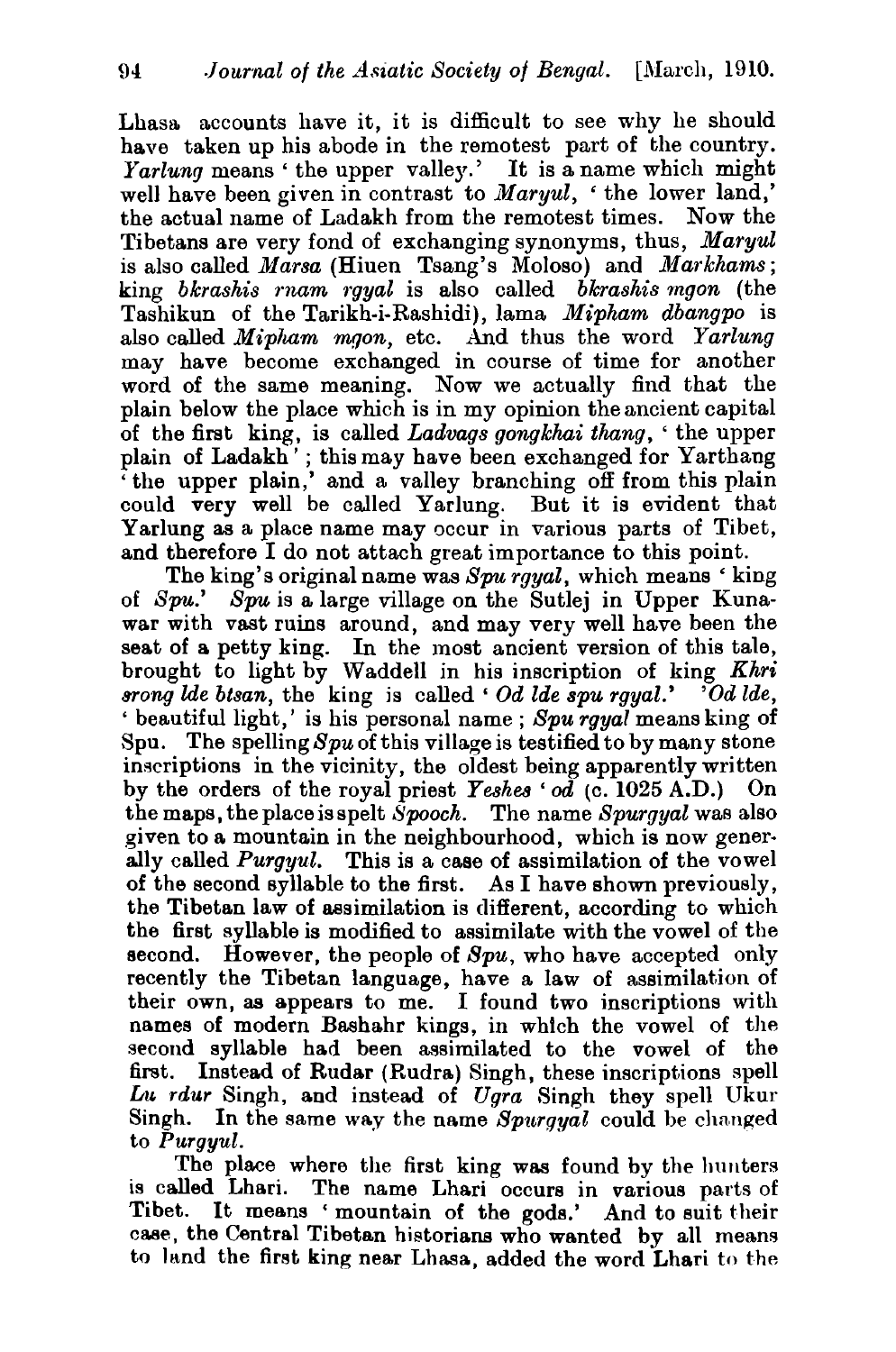name *Yarlha-shamlu* and called the mountain *Yarlha shambu lhari.* (See *dPag bsam Ijon bzang.)* 

The classical country of *Lhari* is, however, in the west. **A** river which for some distance forms the frontier of Spiti, and a village on it, are called *Lhuri. A* mountain near Leh is called *Lharimo.* 

The capital of *gNya khri btsanpo* which was already in existence when he arrived in the country, is called *Phyi dbang stag rtse.* As a place of this name has not yet been discovered in Central Tibet, the Central Tibetan historians (S. Ch. Das, J.A.S.B., **1881)** simply said that Lhasa **was** built on the top of it and that it therefore disappeared. But there is<br>a place, spelt  $Phui$  dbang, only eight miles from Leh. a place, spelt  $Phyi$  dbang, only situated in a valley which opens out on the plain *Ladvags gongkhai thang.* On the maps, the place is spelt Phayang. This, in my opinion, was the capital of the ancient king. It must be a place different from Lhasa, for we find that one branch of the descendants of *Khri bkrashis tsegs dpl,* in c. **1000** A.D., went from Lhasa to *Phyi dbang stag rtse* to reside there. *Phyi dbang* is the name of the town, and Stag *rtse* is the name of the royal palace in it. Whether the name *Stagrtse*  still exists at *Phyi dbang* or not, *I* cannot say. The castle of *Stagrtse* in Purig was evidently called after this old royal castle of *Phyi dbang.* There are very extensive ruins in the *Phyi dbang* valley which have never been examined. When I asked the people of this place, who had once resided there, they said :  $\cdots$  The king ". And yet, there is not a single passage in the Ladakhi portion of the *rGyal rubs* which says that any of the Ladakhi kings ever resided there. The site of this village in a warm valley opening to the south, is superb. From the lower part of it, the view up the Indus valley over a large portion of Maryul is glorious. More even than Leh, *Phyi dbang*  was **a** suitable site **as** a residence of kings.

After a time, the king built the palace of *Ubu bla sgang.*  There is evidently a mistake here. The nasal sign over the  $\bar{U}$  was forgotten by the man who copied Schlagintweit's MS. From a comparison with the names in the Bodhimor and Ssanang Ssetsen it becomes evident that *Umbu bla sgang* (or *lha sgang*) is meant. *Umbu* is the Ladakhi pronunciation of *Ombu*, the Umbu is the Ladakhi pronunciation of *Ombu*, the tamarisk. In the form  $Um$  or  $\overline{Om}$  it is found in many local names of Ladakh. The name *Umbu bla sgang* means ' the hill of the priests (or *Ihu* ' gods ') with the tamarisks.' This name can be abbreviated in the same way as are many compound words. (See my Ladakhi Grammar.) Then only one syllable each of the two component parts is taken, and these are put together. Thus the abridged form of *Umbu blasgang* would be *Um bla* or *Umsgang.* Now a place called *Umla* actually exists at the other end of the plain on which **Phyi** *dbang* is situated. It is perhaps eight or ten **miles** distant from the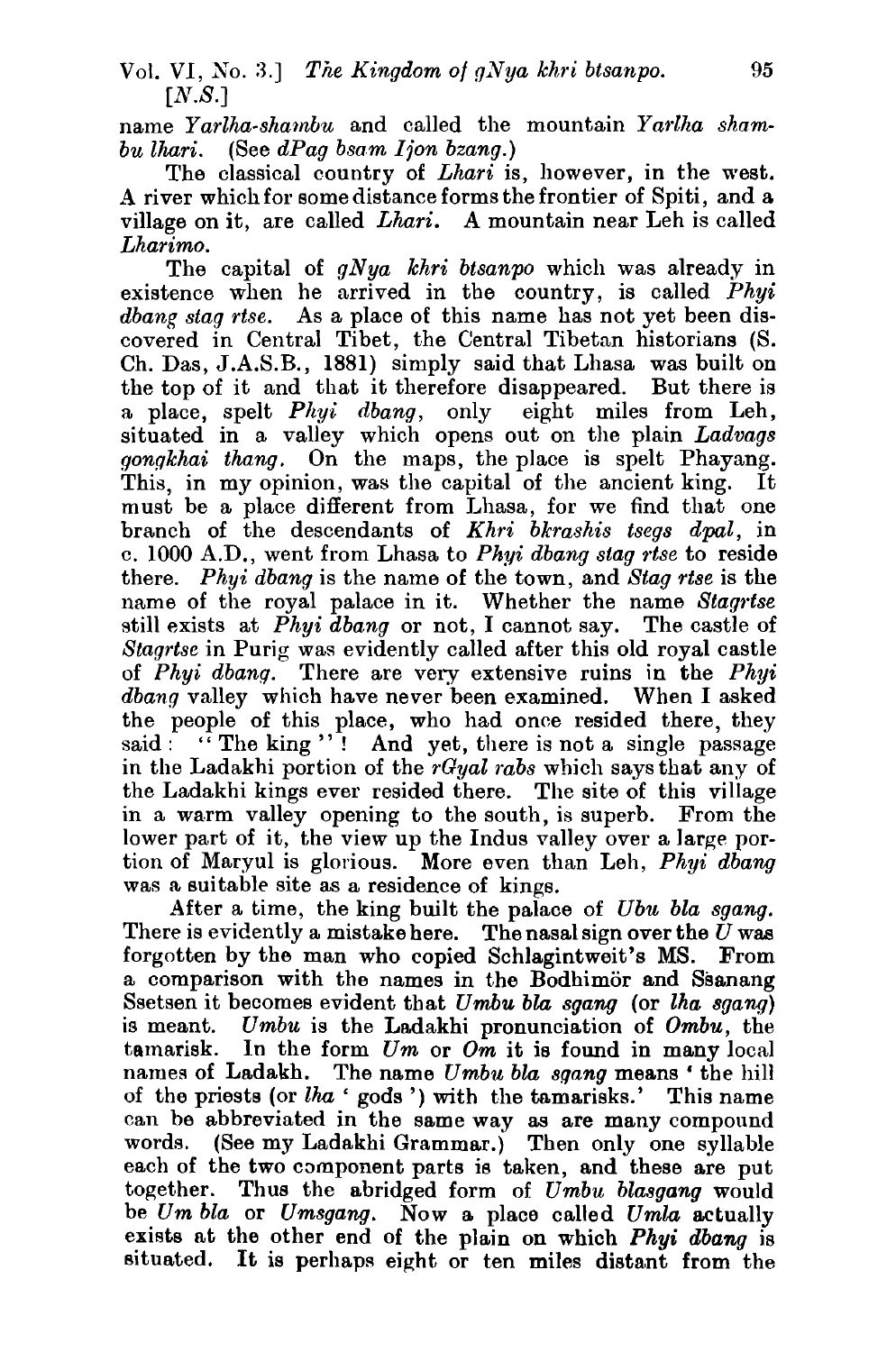latter, and also contains ruins of a castle, as I am told. I have not yet had an opportunity to visit the place. On the maps it is called Umleh. Two other place names of *gNya khri btsanpo's* kingdom which are mentioned together are *rGod ldod* and *gYzcr ldod.* The word *ldod* I cannot find in the dictionaries, but it seems to mean 'district.' *rGod ldod* is the *rGod* district. Now there is a *rGod yul (rGod*  country) within the present limits of Ladakh. It is mentioned in K. Marx's version of the rGyal rabs, in connection with Sengge  $r$ nam rgyal's reign. The  $r$ Godyul is the eastern part of Ladakh. or the territory of Hanle, as stated by K. Marx. All these eastern parts of Ladakh, *Shagti, Nyoma,* etc., were once strongly fortified against the invasions of the Turks, as their grand ruins show. Therefore it is quite in the nature of things that the first king of Tibet should have posted there a guard against outside foes.

*gYur ldod* means the district of *gYuru.* The name *gYuru* is the abbreviated form of ancient *gYung drung* (the Lama Yuru of the maps). When the *Ladvags rGyal rubs* was written, the ancient spelling *gYung drung* had already been replaced by the modern  $gYuru$ . The place  $gYur$  *ldod* was the centre of the first king's inner administration. This is the centre of the first king's inner administration. quite in accordance with the central situation of the place.  $\overline{g} Y u r u$  (Lama yuru is a modern invention) seems to have been a foremost place in ancient times. It is still called the ancient centre of the Bon religion, and I was so fortunate as to discover the ruined Bonpo temple in the place.

Another important place in *gNyo khri btsanpo's* empire was *Rongdo* where his granaries were. There are two places called *Rongdo* within the limits of Kashmir Tibet. The western province of Baltistan is called *Rongdo*, and a village in the Nubra valley is called by the same name. I village in the Nubra valley is called by the same name. am convinced that the latter is meant. There is a convenient pass from *Phyi dbang* into Nubra, and the Nubra village of Rongdo is found almost on the northern opening of the *Phyi dbang* pass. On the maps it is called Rongdu.

The five names of chiefs given in the account, we cannot expect to find anywhere on maps.  $qTso$  means simply 'Lord,' *bTsan khyung* is a personal name of the Bon religion, *sNums* is a house name still extant at Khalatse, *Kltustegs* is a family name, and *gNyara rtse* may be another house name.

As regards the general state of civilisation of the country, the description suits Ladakh very well, whilst it does not suit Lhasa. The art of writing is stated to have been known. **In**  Ladakh it has actually been known since c. 260 B. C. going by rock-inscriptions. Agriculture has existed in the country since those remote times when the Gilgit Dards founded their colonies in Ladakh.

Now it may be said that there is nothing extraordinary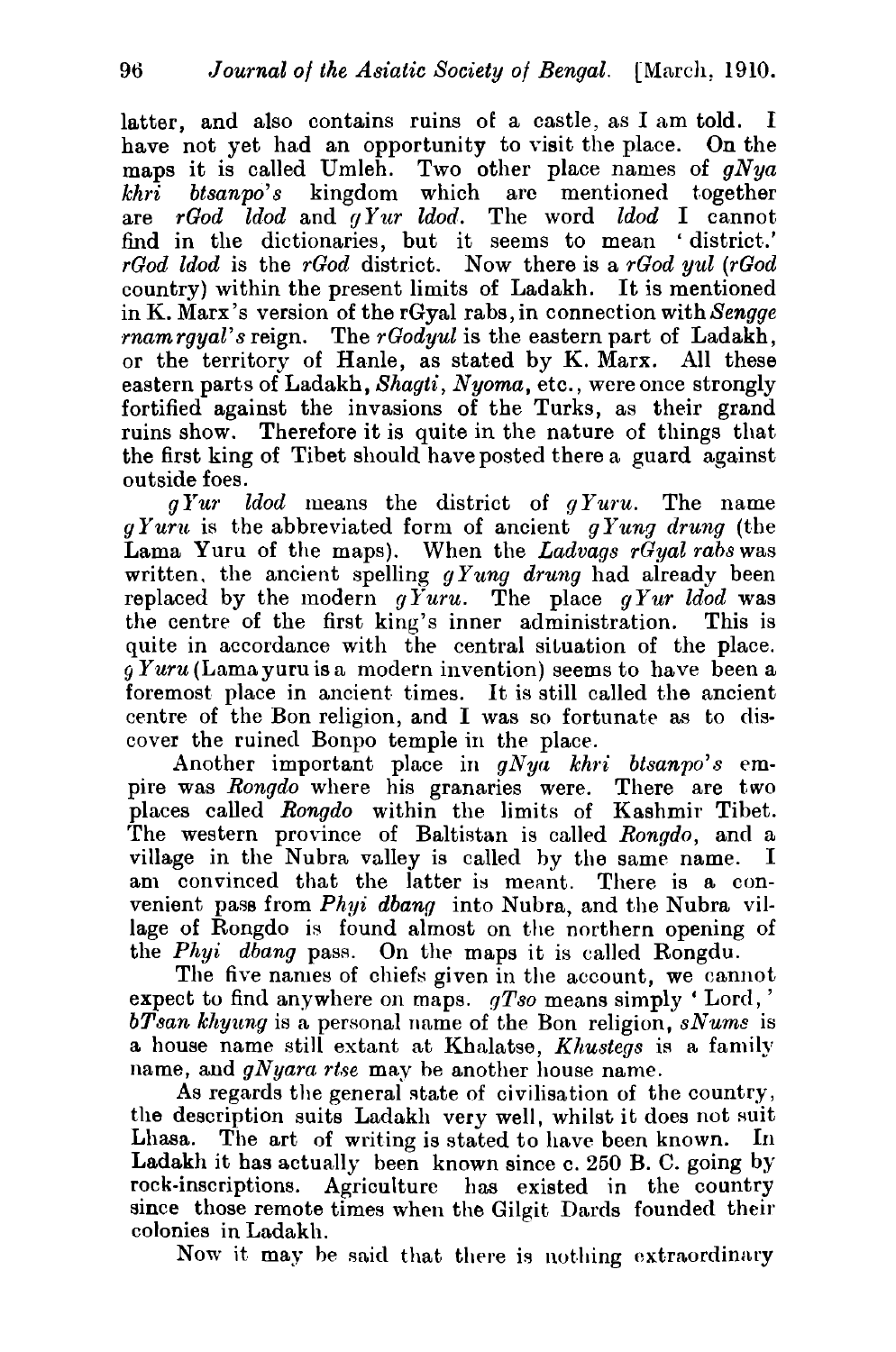about all this. The *Ladvags rGual rabs* was written in Ladakh, and its writer naturally contrived to make his home the kingdom of the first king of Tibet. In the same way, the Central Tibetan historians placed his kingdom near Lhasa. Quite so, and yet. the Ladakhi account strikes me as being more original. The Lhari was evidently added to the name  $Yarlha$  $shambu$ , to make the mountain fit in the story. The name Umbu bla sgang was misunderstood and changed to Yumbu gla sgang which cannot be traced anywhere. The only other local name in the central Tibetan version is  $bTsan$  thang (plain of the *btsanpo* or king) which can be given to any plain near the royal residence.

Although  $aNya$  khri btsanvo's empire was apparently very small, it seems to have grown in extent towards the east, until Srong bisan sgampo made Lhasa his capital. Before he went there, he resided in Ladakh, at least according to my explanation of Tibetan history. Thus, the message to the Chinese emperor in which he asked the hand of Kongjo in marriage was sent from Ladakh, and a Ladakhi, the minister  $Rigpacan$ , a native of Shargolha in Purig, was the ambassador in this matter. The name of  $Ripacan$  actually occurs in the rGyalrabs. but Schlagintweit in his translation mistook it for an adjective and translated it accordingly. At Shargolha, the house of this very same minister is still shown to travellers. Also the this very same minister is still shown to travellers. Also the embassy of Thonmi sambhota started from Ladakh. As the embassy of Thonmi sambhota started from Ladakh. Ladvags  $r$ (*iryal rabs* says, it was sent to Kashmir, and to no other part of India. This was very natural, for the Ladakhi form of Buddhism which then prevailed among the Dards of Ladakh, was closely related to the Buddhism of Kashmir. it used the same kind of chamctors, a form of the Guyta character, but it had become stagnated. As the Ladakhi inscriptions of these times (700-900 A.D.) show us, the characters were used for nothing, but the summum bonum of Buddhism of those times, the *Ye dharma* formula.

In Kashmir, the motherland of Ladakhi Dard Buddhism, Thonmi received instructions from a Brahman called Libyin. This name has always been wrongly translated. It has to be translated ' Glory ' (or blessing) of the land 'Li.' It is a name parallel to another name mentioned under King Gung srong  $\bar{a}$ *du ric.* Under the latter king a priest called  $\bar{K}$ hri bdun yull byin is mentioned. This name can only be translated by ' Glory of the land  $Khri$   $bdun.$ ' Li byin had apparently received his name, because the land Li had reason to be proud of him. The land Li is either **e** country near Nepal or Turkistan. I am convinced thntit here signifies Turkestan ; for there is some probability that it was in the Turkistan monasteries that Tibetan was first reduced to writing, and Thonmi sambhota simply reaped the fruit of such learning. The theory of the first origin of the Tibetan script in Turkistan was first propounded by  $Dr$ .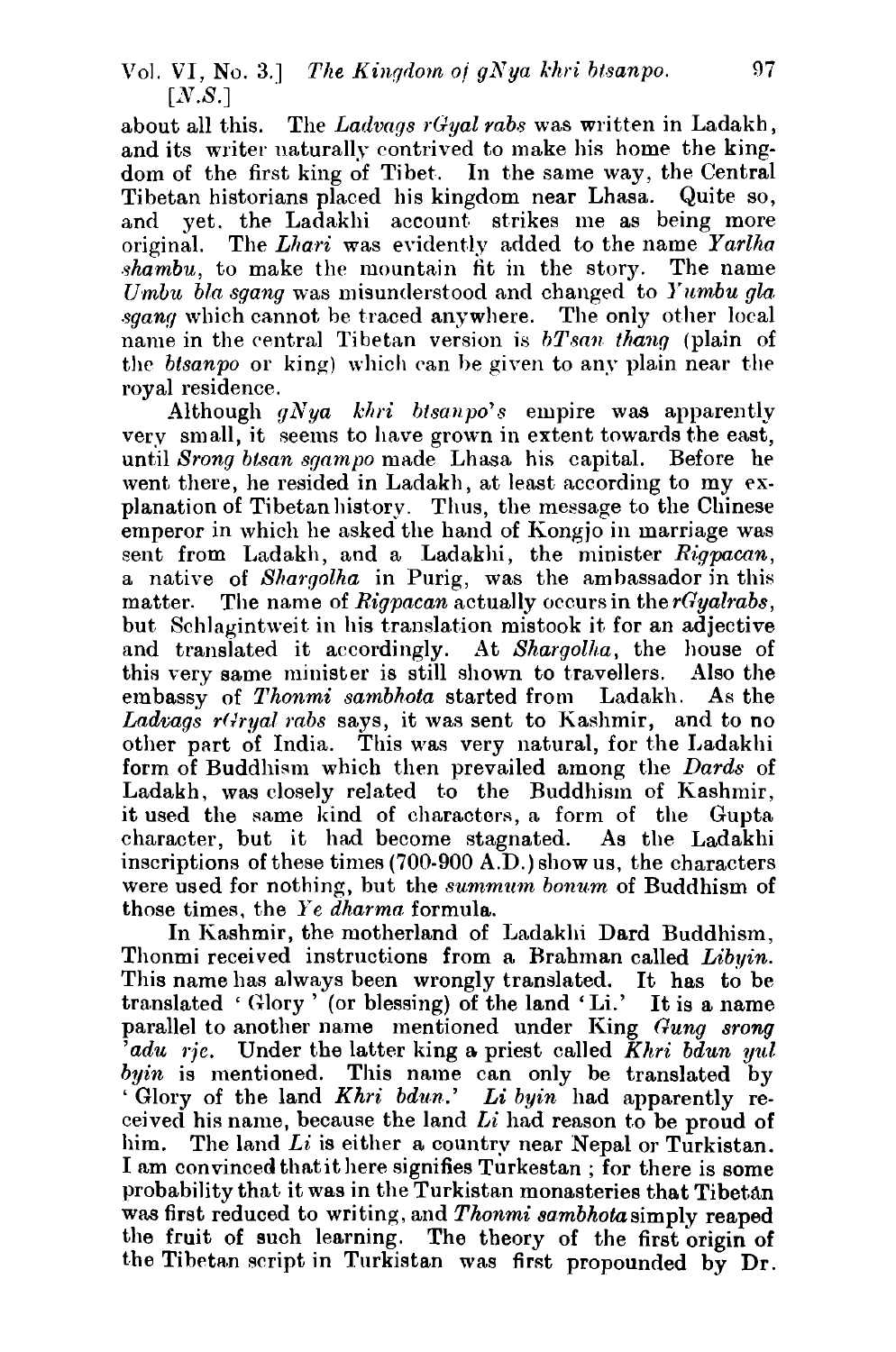Barnett. I readily accepted his view. Dr. Waddell has recently repudiated it stating that it was founded on nothing better than the occasional occurrence of the *drag* in ancient documents. (J.R.A.S. October, 1909) No. it was never based on so poor a foundation.

\Vl~at induced Dr. Barnett to believe in **u** possibly earlier introduction of the Tibetan script, was the fact that in Turkestan at Endere, on the very confines of the Tibetan empire, were found specimens of Tibetan writing in not one but two forms of script, one of which exhibited already traces of great simplification, which can be explained only with the accept-<br>ance of the theory of a long period of use of the same. And ance of the theory of a long period of use of the same. the latest date which can be assigned to these documents is *c.* **780** A.D., about 120 years after the asserted invention of the script by Thonmi. But the Endere reiics are not all of the same type, some exhibit a more archaic type of orthography than the others, nnd have to he dated considerably earlier than 780.

Turkestan is exactly the country where a new kind of script and literature could most probably have originated. The Buddhists of Turkestan were more eager than any other to provide people of various tongues with Buddhist literature in their own language. Proof of this are the various MS8. in unknown languages which have come to light there. Turkestan was in possession of a form of the Gupta alphabet (the Bower **MSS..** etc.), and this alphabet impressed its type on the Kashgar Brahmi as well as on the Tibetan script. When I wrote my article on " The Similarity between the Tibetan and Kashgar Brāhmi alphabets," published by this Society, I might have added a column showing the Gupta characters! The Gupta alphabet **has** variants, hut its descendants here in the West are all sprung from one and the same type of Gupta. These descendants are the Kashgar Brahmi and Tibetan characters. and the Indian characters used in Ladakh between 700 and 900 for writing the Sanskrit formilla **Ye** *dharma,* eta. Thie formula was written in Tibetan characters as well, and at first sight, the Indian and the Tibetan variety of this formula can hardly be distinguished; for most of the characters look the same. The difference rests in this, that in the Tibetan version the aspirated mediae are written with an ordinary media furnished with a subjoined " $h$ ," whilst in the Indian version  $gh$ ,  $dh$  and  $bh$  are written with simple characters. Besides, the Tibetan version has the Tripartite  $y$ , whilst the Indian version has a later form of the  $y$ . The west (Kashmir. Indian version has a later form of the  $y<sub>r</sub>$ . Ladakh. Turkeatan) is the country where the Gupta form **of**  characters remained stationary for a longer period than elsewhere. Here is the probable home of the Tibetan script. It was invented not many centuries before *Srong bisan sgampo*, possibly one or two centuries before him. The Brahman